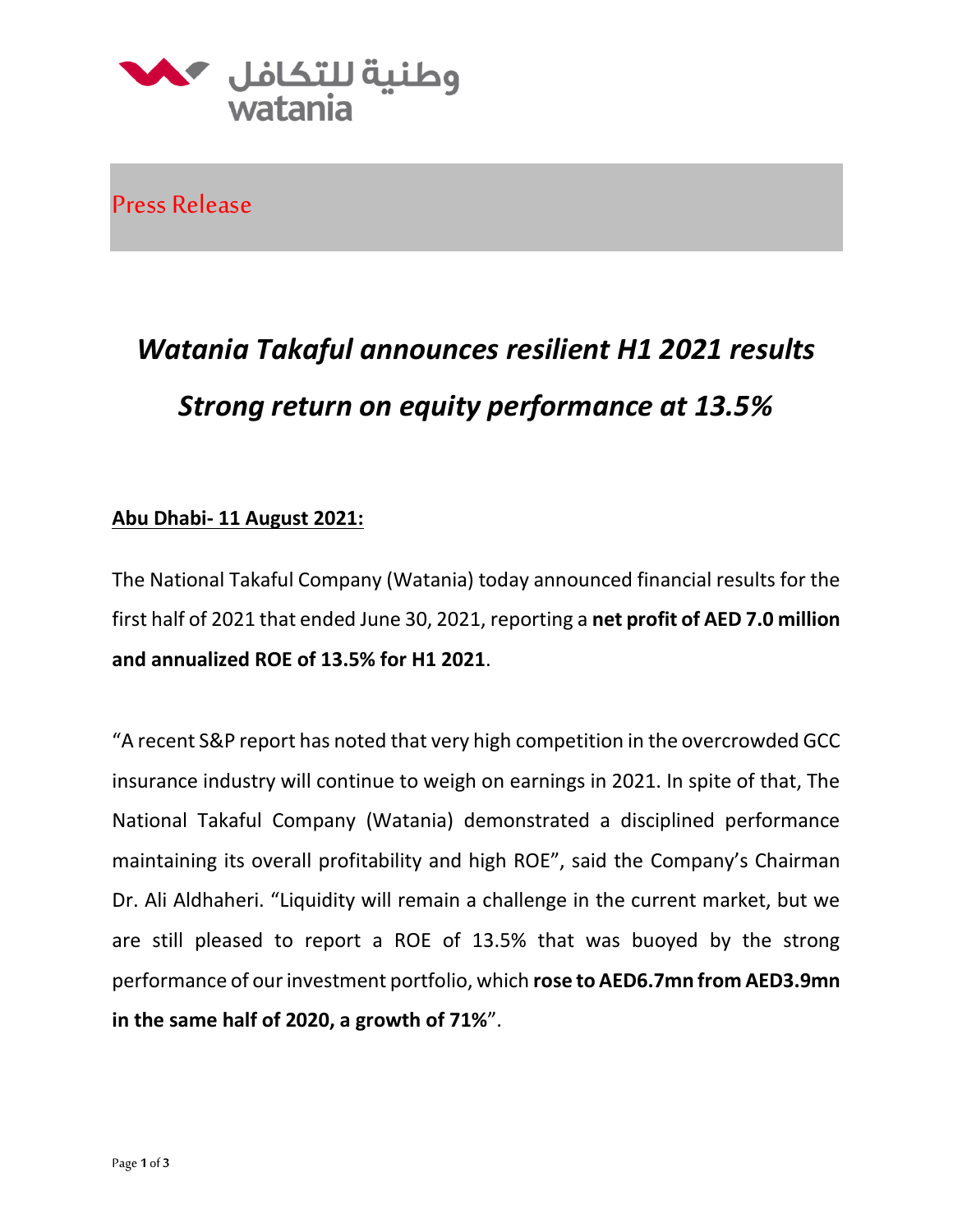

### Press Release

He also added, "In spite of all the challenges, we were able to **maintain positive underwriting results with combined operating ratio of 99.6%**. Watania has therefore responded effectively to the challenge by maintaining its overall profitability".

Despite a decline in revenue in H1 2021, The Company's overall profitability remains positive thanks to its overall investment income and positive underwriting operations.

#### **Outlook on H2 2021**

According to S&P, an uneven recovery, ongoing cost-saving measures in many industries, and a decline in business travel have increased the pressure in key sectors, such as real estate, retail, transportation, and hospitality. S&P believes that these factors, combined with very intense competition in the insurance sector, will continue to weigh on growth prospects for gross written premiums of both Takaful and conventional insurers. However, the recovery of the oil price has been strong, and this will lead to an increase in government spending.